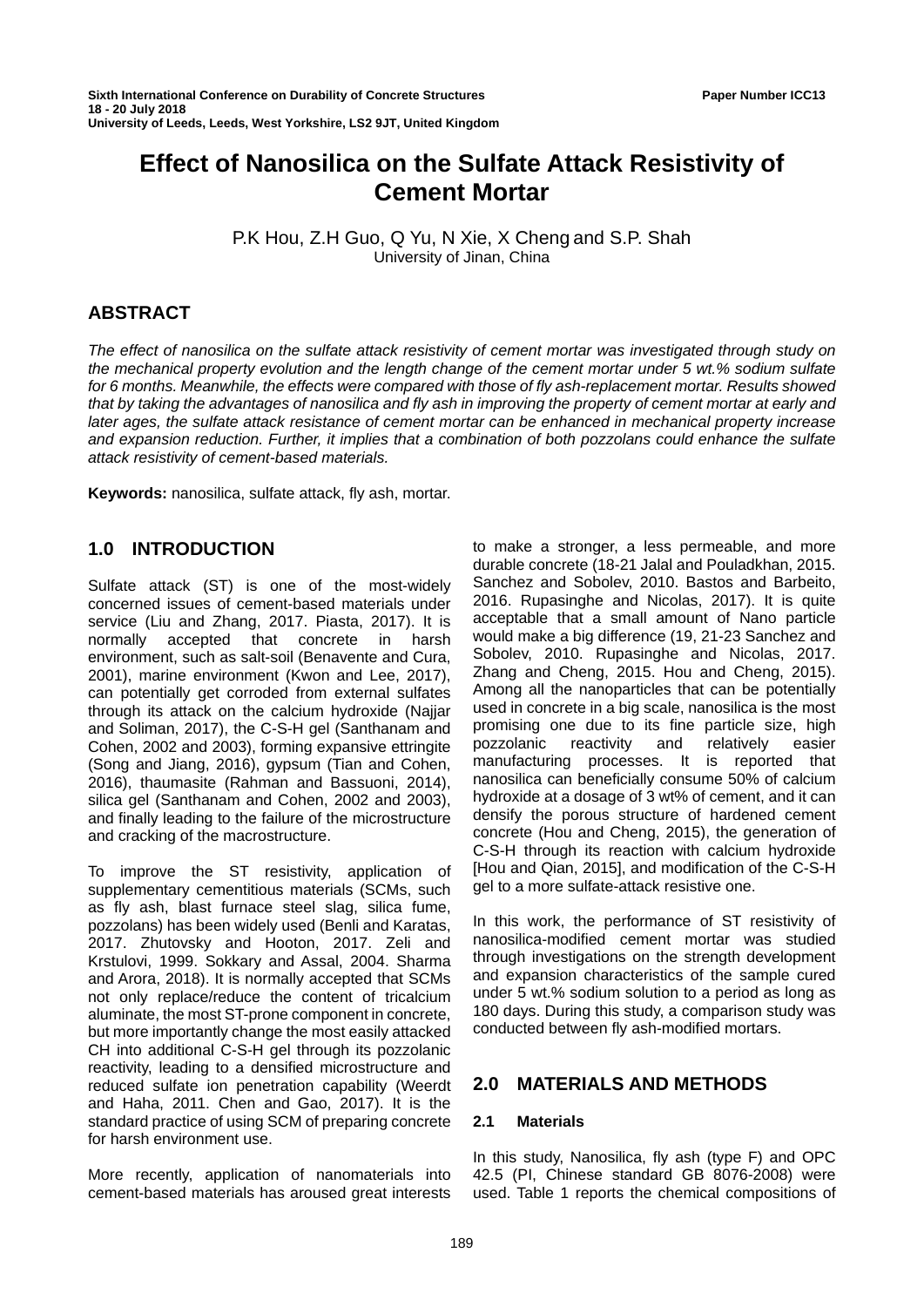### ICDCS2018: ICC13

these materials. The particle size distribution and SEM image of these materials were presented in Figs. 1 and 2.

It shows that OPC and fly ash disperse in a broad size range from 0.1 micron to about 100 microns, while nanosilica is in a narrow size range with a mean size of 85 nanometers. SEM images show the same characteristics of the size distribution.



**Fig.1.** Particle size distributions of cement, nanosilica and fly ash

**Table 1.** Chemical compositions of cement, nanosilica and fly ash (wt. %)

| composition                    | PI    | Fly ash | Nanosilica |  |
|--------------------------------|-------|---------|------------|--|
| CaO                            | 63.00 | 4.00    |            |  |
| SiO <sub>2</sub>               | 19.09 | 50.04   | ≥98.00     |  |
| $Al_2O_3$                      | 4.09  | 35.21   |            |  |
| SO <sub>3</sub>                | 3.65  | 1.52    |            |  |
| Fe <sub>2</sub> O <sub>3</sub> | 3.20  | 5.38    |            |  |
| MqO                            | 2.27  | 0.54    |            |  |
| וח ו                           | 4.70  | 3.31    |            |  |





### **2.2 Methods**

#### Sample Preparation

The 7 days and 28 days old cement mortar samples (40×40×160mm for strength test and 25×25×285mm for the length change test) with w/c=0.35 and binderto-sand ratio of 3 were used in this study, replacement of cement with 1, 3% of nanosilica, and 10, 30% of fly ash were conducted and the sample proportions are

given in Table 2. Standard sand (GB/T 17671-1999) was used for preparing cement mortar. All samples were cured for 1 day at the ambient environment (ca. 25°C/50% RH) before demolding. After demolding, the samples were cured in standard curing chamber (22°C/95% RH) for 7 days and 28 days before moving into saturated lime solution (C Ref) and 5 wt.%  $Na<sub>2</sub>SO<sub>4</sub>$  solution at 20 $^{\circ}$ C until the test (7, 28, 90, 180 days) (To simulate the circumstances of the young and old ages of samples when been attacked, in this work, mortar samples of 7 and 28 days were used for ST tests). During the experiments, the Na<sub>2</sub>SO<sub>4</sub> solution was renewed after 1, 2, 3, 4, 8, 13, and 15 weeks and 4, 6 months.

| Samples         | Water-<br>to-binder<br>ratio | Cement<br>(by mass $%$ ) | Nano silica<br>(by mass $%$ ) | Fly ash<br>(by<br>$mass \%$ |
|-----------------|------------------------------|--------------------------|-------------------------------|-----------------------------|
| C               | 0.35                         | 100                      |                               |                             |
| NS <sub>1</sub> | 0.35                         | 99                       | 1                             |                             |
| NS <sub>3</sub> | 0.35                         | 97                       | 3                             |                             |
| <b>FA10</b>     | 0.35                         | 90                       |                               | 10                          |
| <b>FA30</b>     | 0.35                         | 70                       |                               | 30                          |

### Flexural and Compressive Strength

Flexural and compressive strength of samples were tested and the strength ratio was calculated (Eq. 1) to show relationship of the sulfate attack resistance between different samples.

Strength ratio = (CRef/NS/SF sample strength)/(C sample strength) × 100 (1)

The average value of three samples was used for the determination of flexural strength values, and six measurements were used for compressive strength values.

#### Length Change

The length change of mortar was measured with 25×25×285mm cement samples. The test procedure was described in ASTM C1012/C1012M-15. All samples were immersed in 5 wt.% Na<sub>2</sub>SO<sub>4</sub> and sulfate solution was also renewed by after 1, 2, 3, 4, 8, 13, and 15 weeks and 4 and 6 months.

# **3.0 RESULTS AND DISCUSSIONS**

The flexural and compressive strength of the 7-day cured sample in standard curing chamber and then in sodium solution for different ages are shown in Fig. 3 and those of the 28-day curing samples are shown in Fig. 4.

From Fig. 3 it can be seen that the immersion of the 7-day old sample in Na2SO4 shows a comparable or even higher flexural/compressive strength than those cured in lime solution (C ref.), and this could be due to the activation effect of the sodium sulfate on cement hydration.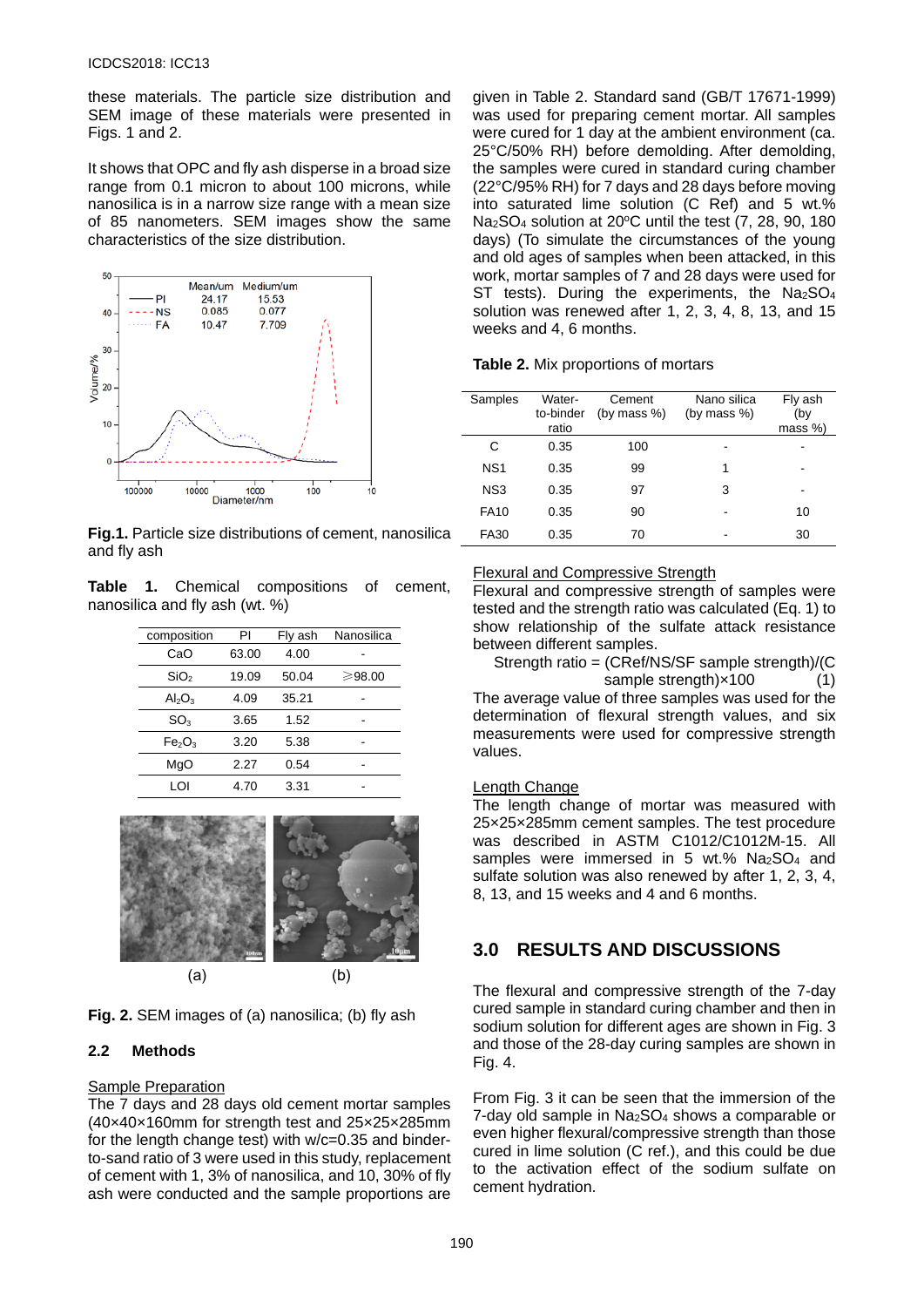For the NS and FA replacement mortar, it can be seen that different effects are seen. It is obvious to see in Fig 3 (a) that NS3 samples shows 18% and 22% increase of flexural strength after curing in 5 wt.% Na2SO4 for 7 and 28 days, the same trend is seen in the compressive strength plot. It also shows that NS1 has no significant effect on flexural strength at 7 and 28 days. For fly ash replacement cement mortar, comparable flexural strength is seen after 7 days curing, but higher values (8% and 12% at 28 days) are seen after 28 days curing, showing he beneficial effect on sulfate attack resistivity. When comparing the effects of NS and fly ash, it can be sees that 3% of NS shows better effect than 30% of fly ash.



**Fig.3.** Flexural and compressive strength of cement mortar samples cured for 7 days and then cured in 5 wt.% Na2SO4 solution for certain days (a) Flexural strength; (b) compressive strength

After 180 days curing, it can be seen that a comparable flexural strength is seen in NS-added mortar to those of control, but increases are seen in the FA-replacement mortar (12% and 19% at 180 days). When comparing the compressive strength at 180 days, it shows that both nanosilica and fly ash improve the compressive strength ratio, showing their benefits in enhancing the ST resistivity of cement mortar.

The flexural and compressive strength of samples cured for 28 days before curing in 5% Na2SO4 solution were showed in Fig 4. It can be seen that at 7 days, NS sample exhibits higher flexural strength (19%) than the control and the FA sample and the compressive strength of NS sample was similar with FA sample.

With the increase of the immerse time, NS sample revealed lower flexural and compressive strength compared with the control and the FA-added samples at 90 and 180 days, which shows that NS could only beneficially increase the mechanical property of cement mortar of old age at the early ST period. The reasons are unknown yet and obviously needs more work.



**Fig.4.** Flexural and compressive strength of cement mortar samples cured for 28 days and then cured in 5 wt.% Na2SO4 solution for certain days (a) Flexural strength; (b) compressive strength

FA samples showed 15%/25% and 10%/15% increase of flexural strength and 30%/25% and 15%/20% increase of compressive strength. It can be conclude from Fig 4 (a) and Fig 4 (b) that the Nano silica can effective improved the mechanical property and the sulfate attack resistance at early ages, but fly ash can be beneficial for later ages.

The length change of cement mortar samples cured in 5%  $Na<sub>2</sub>SO<sub>4</sub>$  is shown in Fig.5. When samples immersed in Na2SO4 solution at 7 days age, the NS3 and FA30 sample revealed better effect to reduce the length change, but the reduction of NS1 and FA10 sample is inferior to NS3 and FA30, it is also inferior to control sample after 120 days soaking. Nanosilica and fly ash can significant reduce the expansion of cement mortar in sulfate attack at early age. The reduction of calcium hydroxide content in the fly ash/nanosilica-added mortars could lead to a lesser formation of expansive agents, thus a reduced expansion can be resulted. A greater reduction seen in the higher pozzolan replacement mixture shows the basic requirement for decreasing expansion.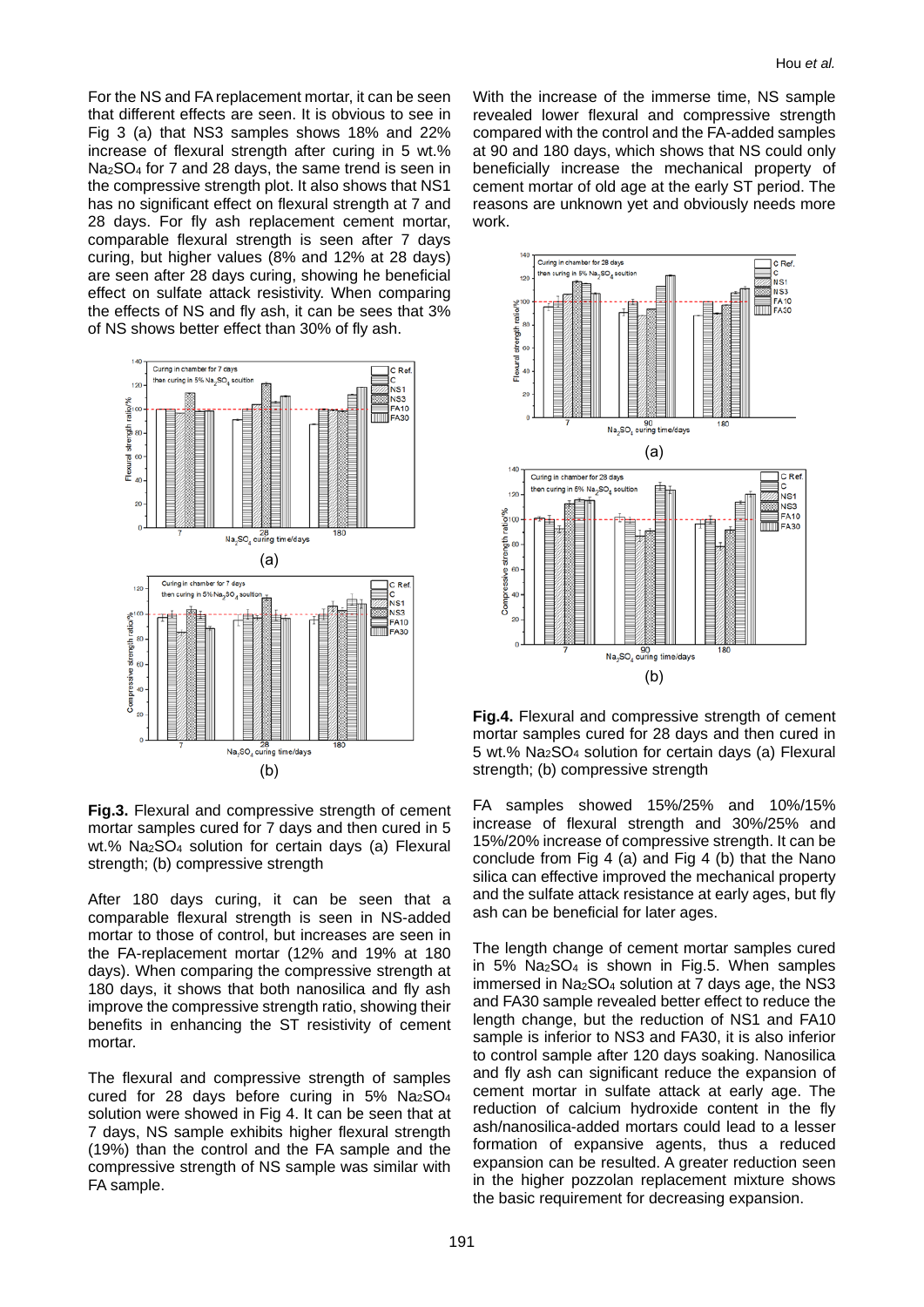

**Fig.5.** Length change of cement mortar samples cured for  $7/28$  days and then cured in 5% Na $25O<sub>4</sub>$ solution for certain days

After 28 days curing, NS samples exhibit great benefits in reducing expansion in Na<sub>2</sub>SO<sub>4</sub> solution. Meanwhile, fly ash does not show beneficial effect in reducing expansion effect before 90 days ST. after about 4 months, all samples show beneficial effects in reducing expansion after ST, and 1% and 3% NS could reduce the expansion to as mu as 50% than that of the control sample.

# **4.0 CONCLUSIONS**

In this study, the effect of nanosilica and fly ash on the strength and length change of cement mortar exposed to sulfate attack was investigated and compared. It can be concluded that:

• Nanosilica can significantly improves the sulfate attack resistance cement mortar at early age (7 days). Flexural and compressive strength of nanosilica-added sample increase 25% and 20% compared to the control samples and reduced the length change to 0.02% when control sample showed a 0.028% length change. However, Nano silica exhibited a negative effect for later age strength gain (28 days) when cured in sulfate

solution, even though it is beneficial to decrease the expansion.

• Samples with fly ash showed an obviously increased flexural and compressive strengths (about 25% and 30% respectively) for later age samples. 30% replacement of cement by fly ash effectively reduced the expansion of cement mortar in 5% Na2SO4 environment, but the use of fly ash also decreased the early strength of cement mortar in sulfate solution.

Thanks to the different effects of nanosilica and fly ash on early and late ages of cement mortar in sulfate attack, it is possible to greatly improve the sulfate attack resistance of early or late age cement-based materials when both Nano silica and fly ash are used together. This research is currently in progress.

### **Acknowledgement**

Supports from Natural Science Fundation of China (Grant Nos.51672107 and 51761145023), and the 111 Project of International Corporation on Advanced Cement-based Materials (No. D17001) is greatly appreciated.

### **References**

- Liu, ZQ., Zhang, F.Y., Deng, D.H., Xie, Y.J., Long, GC., Tang, X.G., 2017. Physical sulfate attack on concrete lining–A field case analysis. Case Studies in Construction Materials, 6:206-212.
- Piasta, W., 2017. Analysis of carbonate and sulphate attack on concrete structures. Engineering Failure Analysis, 79:606-614.
- Benavente, D., M.A. Cura, G.D., Bernabéu, A., Ordóñez, S., 2001. Quantification of salt weathering in porous stones using an experimental continuous partial immersion method. Engineering Geology, 59(3-4):313-325.
- Kwon, S.Jun., Lee, H.S., Karthick, S., Saraswathy, V., Yang, H.M., 2017. Long-term corrosion performance of blended cement concrete in the marine environment – A real-time study. Construction and Building Materials, 154:349-360.
- Najjar, M.F., Nehdi,M.L., Soliman,A.M., Azabi, T.M., 2017. Damage mechanisms of two-stage concrete exposed to chemical and physical sulfate attack. Construction and Building Materials, 137(April):141–152.
- Santhanam, M., Cohen, M.D., Olek, J., 2002, Mechanism of sulfate attack: A fresh look Part 1: Summary of experimental results. Cement and Concrete Research, 32:915–921.
- Santhanam, M., Cohen, M.D., Olek, J., 2003. Mechanism of sulfate attack: a fresh look Part 2. Proposed mechanisms. Cement and Concrete Research, 33(6):341–346.
- Song H., Chen J.K., Jiang, J.Y., 2016. An Internal Expansive Stress Model of Concrete under Sulfate Attack. Acta Mechanica Solida Sinica, 29(6):610- 619.